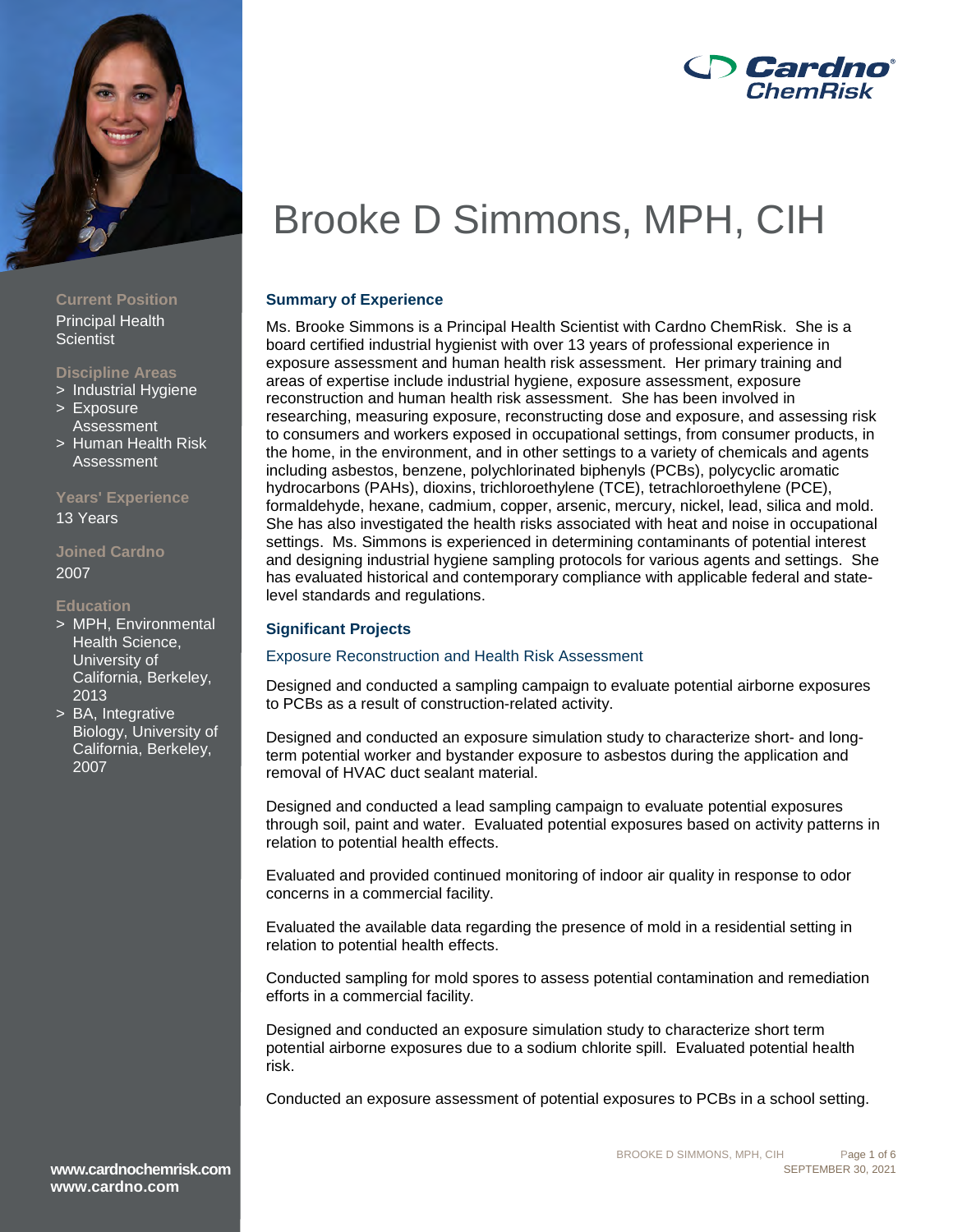

Conducted a human health risk assessment of residential exposure to airborne contaminants associated with a refinery duct fire. Work included conducting a literature review of COPCs associated with refinery fires and the burning of petroleum products.

Contributed to the design and completion of an exposure simulation study to characterize potential short-term formaldehyde exposures to consumers during the use of self-tanning products.

Designed and conducted an exposure simulation study to characterize short-term potential worker and bystander exposures to asbestos while cutting a commercial siding material.

Contributed to the design and completion of an exposure simulation study to characterize short- and long-term potential worker and bystander exposures to asbestos during removal of motorcycle brakes.

Assisted in conducting an exposure and health risk assessment of residential exposure to various volatile organic compounds, including toluene, benzene, ethylbenzene, PCE, TCE, and others, due to potential vapor intrusion in a mobile home.

Assisted in conducting a large-scale exposure reconstruction in refinery workers, which involved analysis of a large industrial hygiene dataset focusing on benzene exposure.

Designed and conducted a simulation study to understand para-occupational exposures to chrysotile asbestos fibers. Conducted personal and area airborne concentration sampling during contamination and clothing "shake-out" events. The manuscript summarizing this analysis was published in 2014 (Sahmel et al. 2014).

Conducted a health risk assessment of residential exposures to PCE, TCE, and 1,1-DCE. Assessment included environmental modeling of exposure to the abovementioned chemicals by way of ingestion of and direct/indirect inhalation of potentially contaminated ground water.

Assessed potential polychlorinated biphenyl (PCB) exposure to community residents surrounding a superfund site. Reviewed levels of PCBs found in serum and conducted a literature review of PCB related health effects and background levels. Also reviewed and analyzed methodology used in related risk assessments.

Assessed theoretical exposures and associated cancer and non-cancer risk to dioxins/furans and polycyclic aromatic hydrocarbons (PAHs) of a community surrounding a wood treating facility.

Evaluated potential health risks associated with fish consumption among recreational and subsistence anglers in the San Diego Bay. Exposure pathways were developed to assess cancer and non-cancer risks associated with consumption of fish and shellfish. Potential chemicals of concern included PCBs, arsenic, copper, cadmium, and mercury.

Assisted in conducting a health risk assessment of worker exposure to cobalt, molybdenum trioxide, nickel, and aluminum dust during reactor catalyst loading and unloading procedures based on historical air monitoring conducted at a large refinery. Reviewed and summarized risk assessment and nickel related exposure and toxicology literature.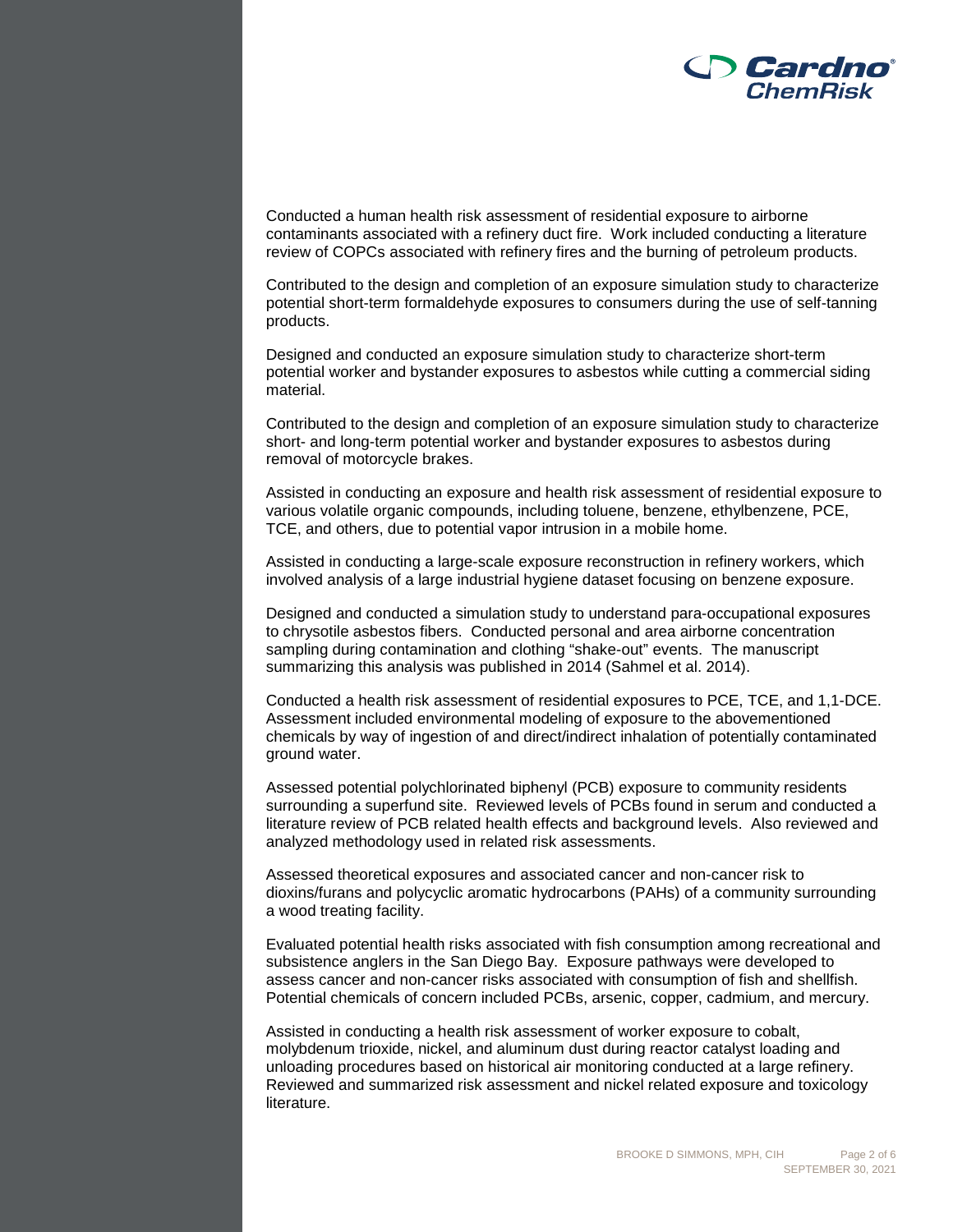

Evaluated the potential for benzene and other VOC exposure from solvent materials. Reviewed and analyzed VOC exposure and disease literature.

Evaluated the potential for welding fume exposure. Reviewed and analyzed relevant literature to determine exposure levels and potential chemicals of concern.

Evaluated the regulatory expectations and industry practice of multi-employer worksites as they relate to contractor employee health and safety.

Assisted in the assessment of diseases and other health claims alleged to have occurred following contamination of groundwater by chlorinated hydrocarbon solvents.

### Consumer Products

Assessed exposure to diethanolamine from use of sunscreen product in relation to California's Proposition 65 regulations.

Assisted in conducting a quantitative exposure assessment associated with lead in consumer products containing PVC. Accessible lead was measured by wiping all product surfaces with the potential for consumer contact using commercially available wipes. Hand to mouth lead exposure was estimated for the normal use of the product, and dose estimates were compared to the California Office of Environmental Health Hazard Assessment Maximum Allowable Dose Level mandated by the California Safe Drinking Water and Toxic Enforcement Act of 1986 (Proposition 65).

Assessed potential cadmium exposures from glassware and other consumer products through incidental ingestion and hand to mouth transfer. Reviewed exposure and toxicology literature, sampling methodology and regulatory action.

#### Industrial Hygiene and Safety

Assisted in preparing re-opening guidelines associated with the AIHA COVID-19 Re-Open America/Back to Work Safely Guidance Review Team.

Advised small businesses regarding best safety and industrial hygiene practices regarding COVID-19.

Investigated potential emissions from four types of 3D printers: material extrusion, material jetting, powder bed fusion, and vat polymerization. Developed a framework to identify contaminants of potential concern (COPCs), and applied the framework to each printer type to design an IH sampling strategy. Conducted an emissions assessment for VOCs, potentially hazardous gases, and particulate matter including nanoparticles for a 3D printing laboratory.

Evaluated and revised a medical surveillance standard for a major oil and gas company. Reviewed and updated policies for general medical surveillance as well as fitness for duty for specific refinery groups and emergency response personnel.

Performed qualitative and quantitative exposure assessment and established similar exposure groups (SEGs) at multiple oil refineries. Project consisted of a review of personnel job titles as well as process units at each refinery. Collected on-site information regarding job duties, exposure potential, PPE usage, and other control measures. In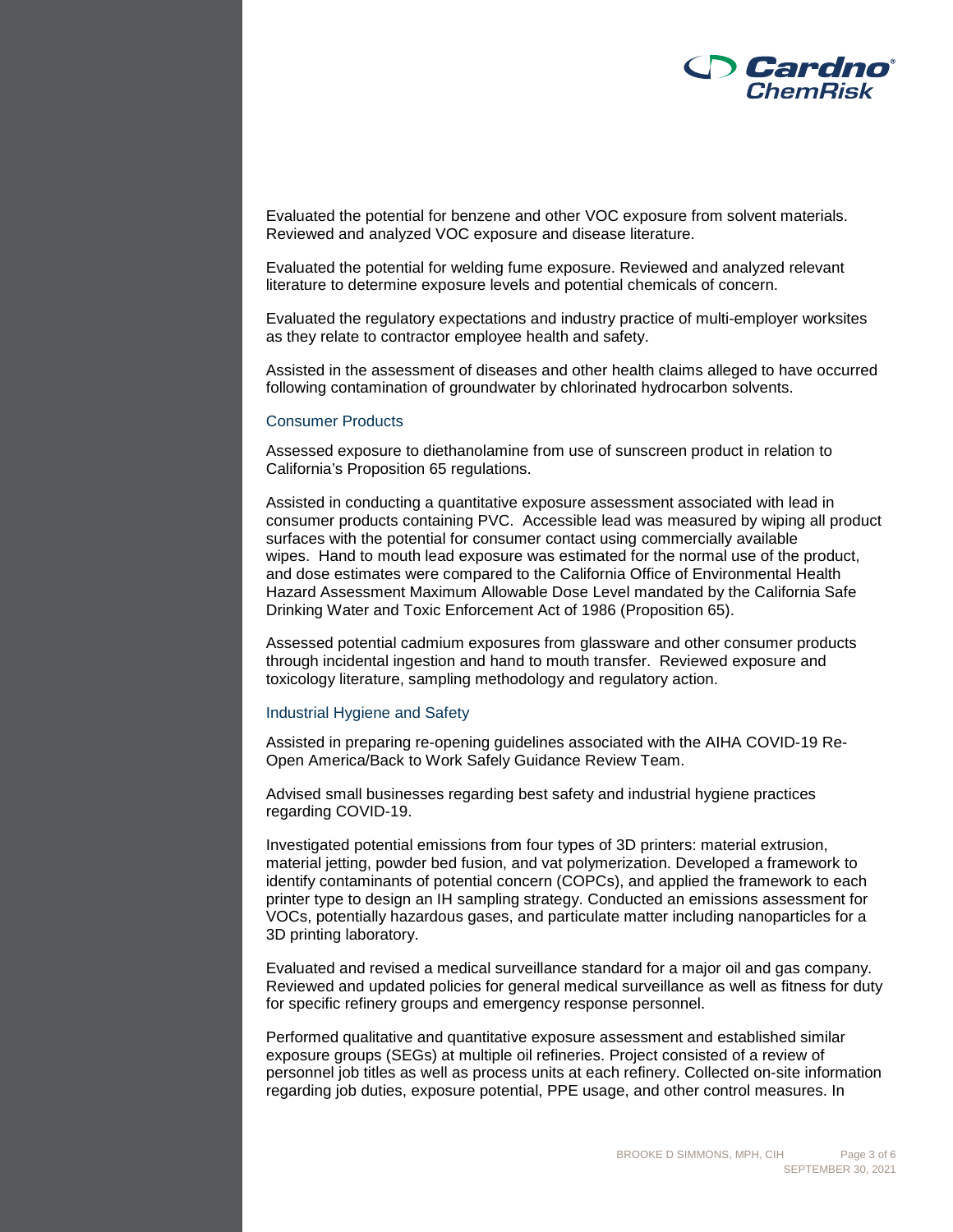

addition, collected baseline personal VOC, welding fume, and noise samples to inform future sampling efforts.

Performed noise monitoring in engine room spaces aboard two oil tankers. Determined areas where double hearing protection should be required and implemented procedural changes.

Performed volatile organic compound sampling during crude oil cargo transport and transfer. Conducted ergonomic evaluations of shipboard clerks and personnel.

Developed Near Miss Study methodology and conducted a review of all reported near misses from 2009 through 2011 for a crude oil shipping company. Identified activities and procedures with highest near misses and highlighted areas for improvement.

Reviewed and revised existing heat illness procedures. Developed additional guidance and training materials for crude oil shipping company employees.

### **Regulatory**

Researched and drafted Canadian governmental guidelines regarding the environmental concentrations and typical daily intake of naphthalene

**Professional Honors/Awards**

**Membership and Service to Professional Societies**

- **Certifications** > Certified Industrial Hygienist (CIH), Comprehensive Practice (CP# 10397), American Board of Industrial Hygiene (ABIH), Re-certified 2019
	- > National Institute of Occupational Health and Safety (NIOSH) training grant recipient, 2011-2013
	- > American Conference of Governmental Hygienists (ACGIH) 2019-present
	- > American Industrial Hygiene Association (AIHA) 2009-present
		- > COVID-19 Re-Open America/Back to Work Safely Guidance Review Team
		- > AIHA Risk Committee
		- > AIHA Students and Early Career Professionals Committee
		- > AIHA Northern California Section (AIHA-NCS), 2010-present
		- > Genetic and Environmental Toxicology Association (GETA), 2007-present
		- > Executive Board Member, 2010-2015
- **Publications** > Zisook, R.E., B. D. Simmons, M. Vater, A. Perez, E. P. Donovan, D. J. Paustenbach & W. D. Cyrs (2020) Emissions associated with operations of four different additive manufacturing or 3D printing technologies, Journal of Occupational and Environmental Hygiene, DOI: 10.1080/15459624.2020.1798012
	- > Gaffney, S.H., M. Grespin, L. Garnick, D.A. Drechsel, R. Hazan, D.J. Paustenbach, and B.D. Simmons. 2017. Anthophyllite asbestos: State of the science review. J Appl Toxicol. 37:38-49.
	- > Sahmel, J., C.A. Barlow, B. Simmons, S.H. Gaffney, H.J. Avens, A.K. Madl, J. Henshaw, R.J. Lee, D. Van Orden, M. Sanchez, M. Zock, and D.J. Paustenbach.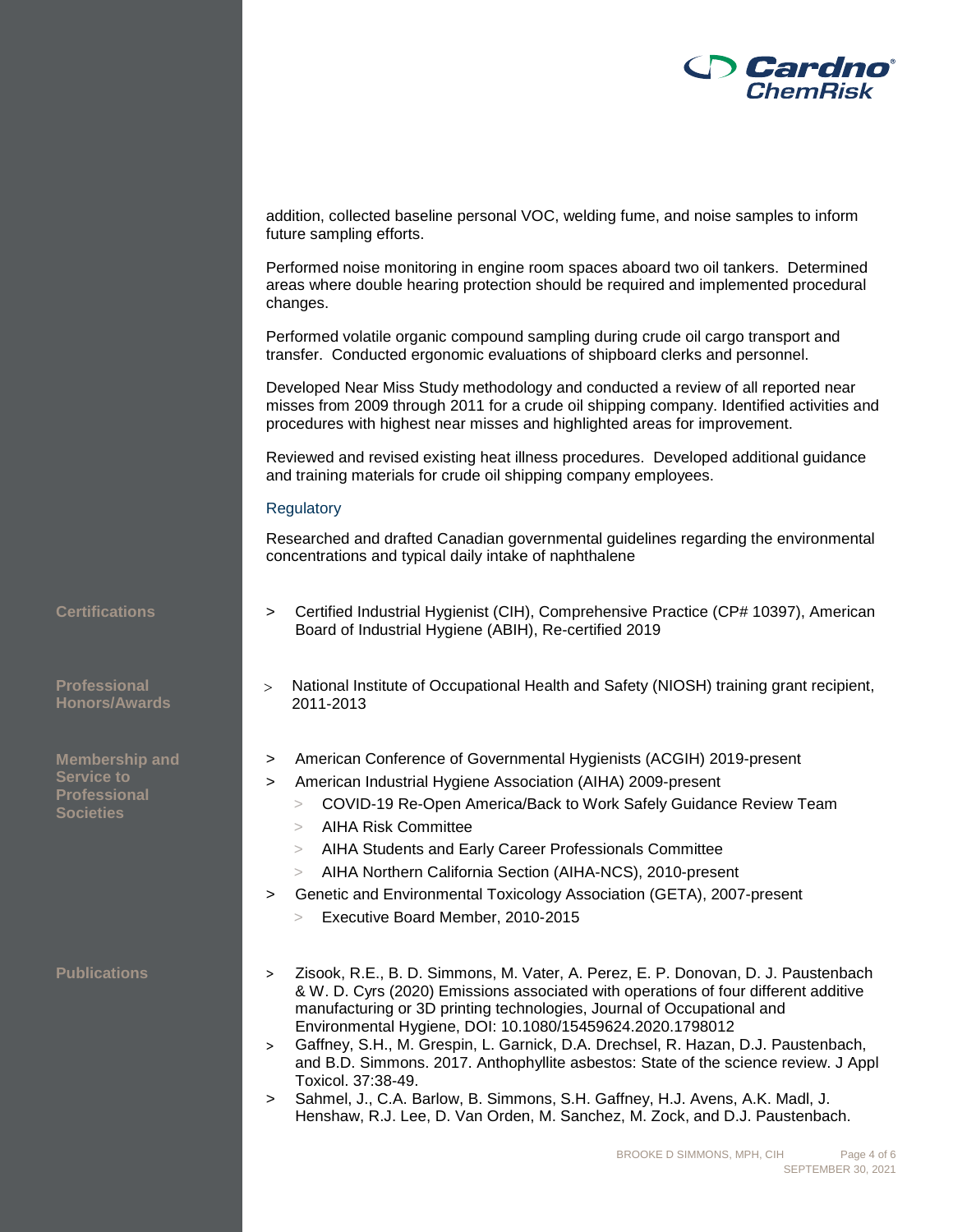

2014. Evaluation of take-home exposure and risk associated with the handling of clothing contaminated with chrysotile asbestos. Risk Anal. Risk Anal. 34(8):1448-68.

- > Donovan, E.P., B.L. Donovan, M.A. McKinley, D.M. Cowan, and D.J. Paustenbach. 2012. Evaluation of take home (para-occupational) exposure to asbestos and disease: A review of the literature. Crit Rev Tox. 42(9):703-731.
- > Donovan E.P., B.L. Donovan, J. Sahmel, P.K. Scott and D.J. Paustenbach. 2011. Evaluation of bystander exposures to asbestos in occupational settings: A review of the literature and application of a simple eddy diffusion model. Crit Rev Toxicol. 41(1):52-74.
- > Simmons, B., L. Hallett, J. Maskrey, and D. Paustenbach. Asbestos Exposure during Simulated Use of Synthetic Rubber Solution Duct Sealer. Poster Presentation at American Industrial Hygiene Conference & Exposition (AIHce) May 24-26, Dallas TX.
- > Simmons, B. 2018. Invited Presentation. Current Science Debate Regarding Anthophyllite Asbestos and Other Non-Commercial Amphiboles. Presented at Cardno ChemRisk Science seminar. June 27<sup>th</sup>, 2018. Nashville, TN.
- > Gaffney, SH, BD Simmons, ME Grespin, L Garnick, DJ Paustenbach and A Gauthier. 2016. Anthophyllite Asbestos: State of the Art Understanding of its Toxicological Properties. Podium Presentation at American Industrial Hygiene Conference & Exposition (AIHce) May 21-26, 2016, Baltimore, MD.
- > Zisook, R. and B. Simmons 2016. Characterization of Emissions from 3-Dimensional Printing Operations: A Literature Review and Sampling Framework for Future Evaluations. Poster Presentation. American Industrial Hygiene Conference & Exposition (AIHce) May 21-26, 2016, Baltimore, MD.
- > Simmons, B. 2016. Invited Presentation. Exposure Reconstruction & Background Exposure Levels. Presented at the Asbestos Defense Strategic Summit. November 9, 2016. New Orleans, LA.
- Simmons, B. 2016. Invited Presentation. Take Home and Bystander Asbestos Exposures: What is the Correlation with Exposures in the Workplace? Presented at the American Railroad Claims Conference. October 11, 2016. Nashville, TN.
- > Simmons, B. 2016. Invited Presentation. How Fast do Asbestos Fibers Settle out of the Air and What is the Effect of Air Flow Rates in Homes? Presented at Cardno ChemRisk Science Seminar. June 8, 2016. Las Vegas, NV.
- > Simmons, B. 2016. Invited Presentation. Take Home and Bystander Asbestos Exposures: What is the Correlation with Exposures in the Workplace? Presented at the National Association of Railroad Trial Counsel. March 15, 2016. St. Petersburg, FL.
- > Navarro, K., J. Balmes, A. Bradman, B. Simmons. 2014. Improving Exposure Assessment Methods by Measuring Breathing Rates of Farm Workers. American Industrial Hygiene Conference and Exposition, May 31-June 5. San Antonio, TX.
- > Simmons, B. 2014. Invited Presentation. Controlling the Insanity and Hype of the Exam. Presentation at American Industrial Hygiene Conference and Exposition (AIHce). May 30-June 4. Salt Lake City, UT.
- > Hammond, K., S. Liu, S. Horiuchi, B. Donovan. 2013. Neurologic and Reproductive Effects of Solvents on Automotive Repair Workers: Assessment of Exposure for the Bay Area Solvent Study (BASS). American Industrial Hygiene Conference and Exposition, May 18-23, 2013. SR-146-01. Montreal, Quebec

**Presentations and Published Abstracts**